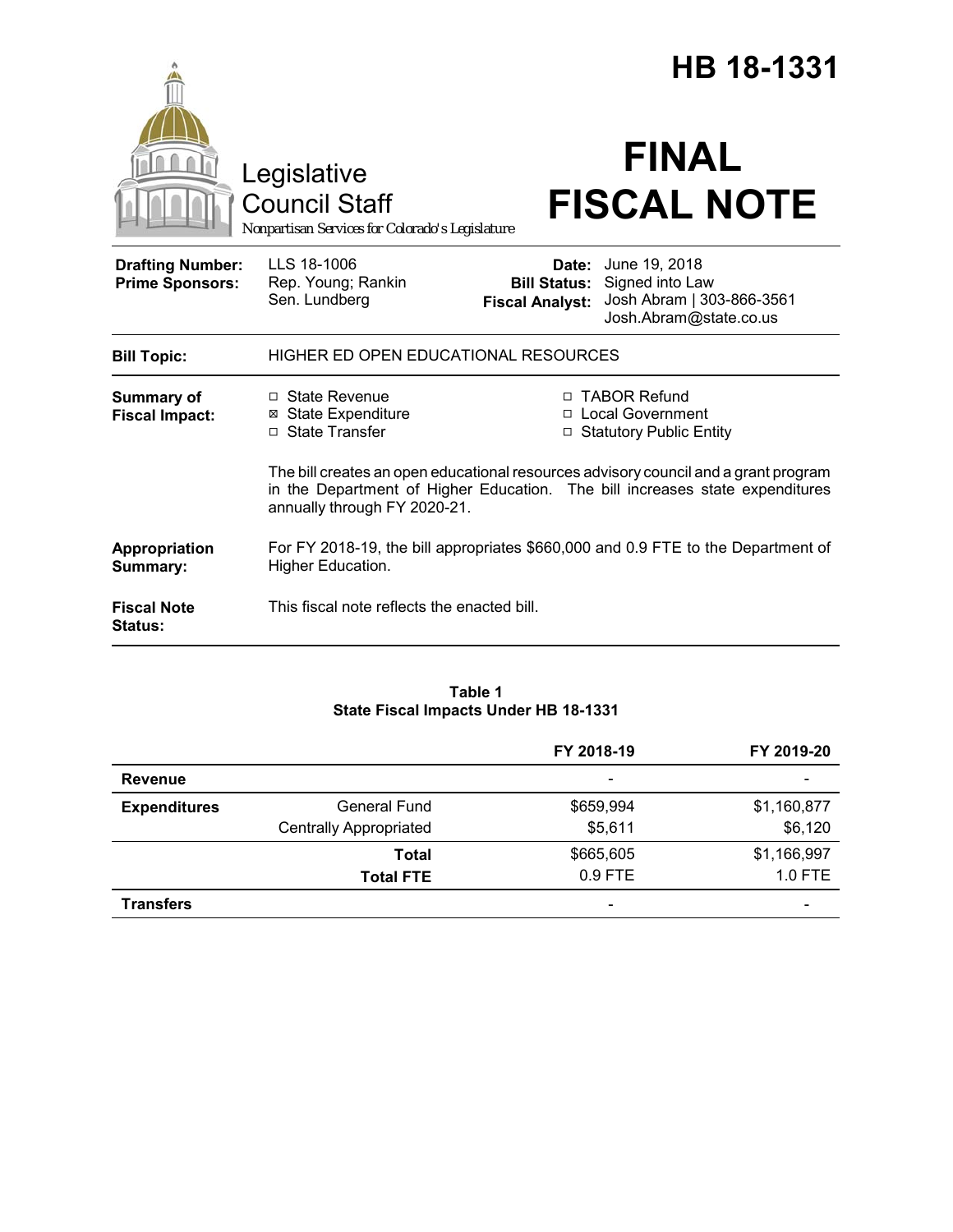June 19, 2018

## **Summary of Legislation**

The bill creates the Colorado Open Educational Resources Council (council) in the Department of Higher Education (DHE). Open educational resources are high-quality teaching, learning, and research resources that reside in the public domain or have been released under an intellectual property license that permits their free use and repurposing by others and may include other resources that are legally available to students for free or very low cost.

The bill specifies the council's appointment, membership and terms of service. The council is required to:

- recommend statewide policies for the promotion, creation and use of open educational resources;
- develop informational materials, facilitate professional development for faculty and staff at institutions of higher education, and create a website;
- convene an annual open educational resources conference for educators and convene other regular meetings, workshops, conferences or webinars for other interest groups;
- implement the grant program; and
- make annual reports to the General Assembly.

The bill creates the Open Educational Resources Grant Program in the DHE to provide funding to public institutions of higher education, faculty, and staff to create and expand open educational resources. The council, working with DHE, is required to develop application procedures and time lines, review and evaluate grant applications, and make recommendations for grant awards to the Colorado Commission on Higher Education (CCHE). The CCHE makes final award decisions. Grant recipients are required to provide specified information concerning the effectiveness of grant-funded programs. The council must include a summary of this information in the required annual legislative report.

The CCHE must adopt guidelines requiring that public institutions of higher education, beginning in the fall of 2021, inform students of courses that use open educational resources. Any unspent appropriations made to the DHE for the council and the grant program remain with the department at the end of each fiscal year and are continuously appropriated. The council and the grant program are repealed, effective November 1, 2021.

#### **Background**

Senate Bill 17-258 created a one-year open educational resources council to provide recommendations to the General Assembly. Consistent with the existing council's recommendations, this bill establishes a three-year initiative for expanding open educational resources statewide.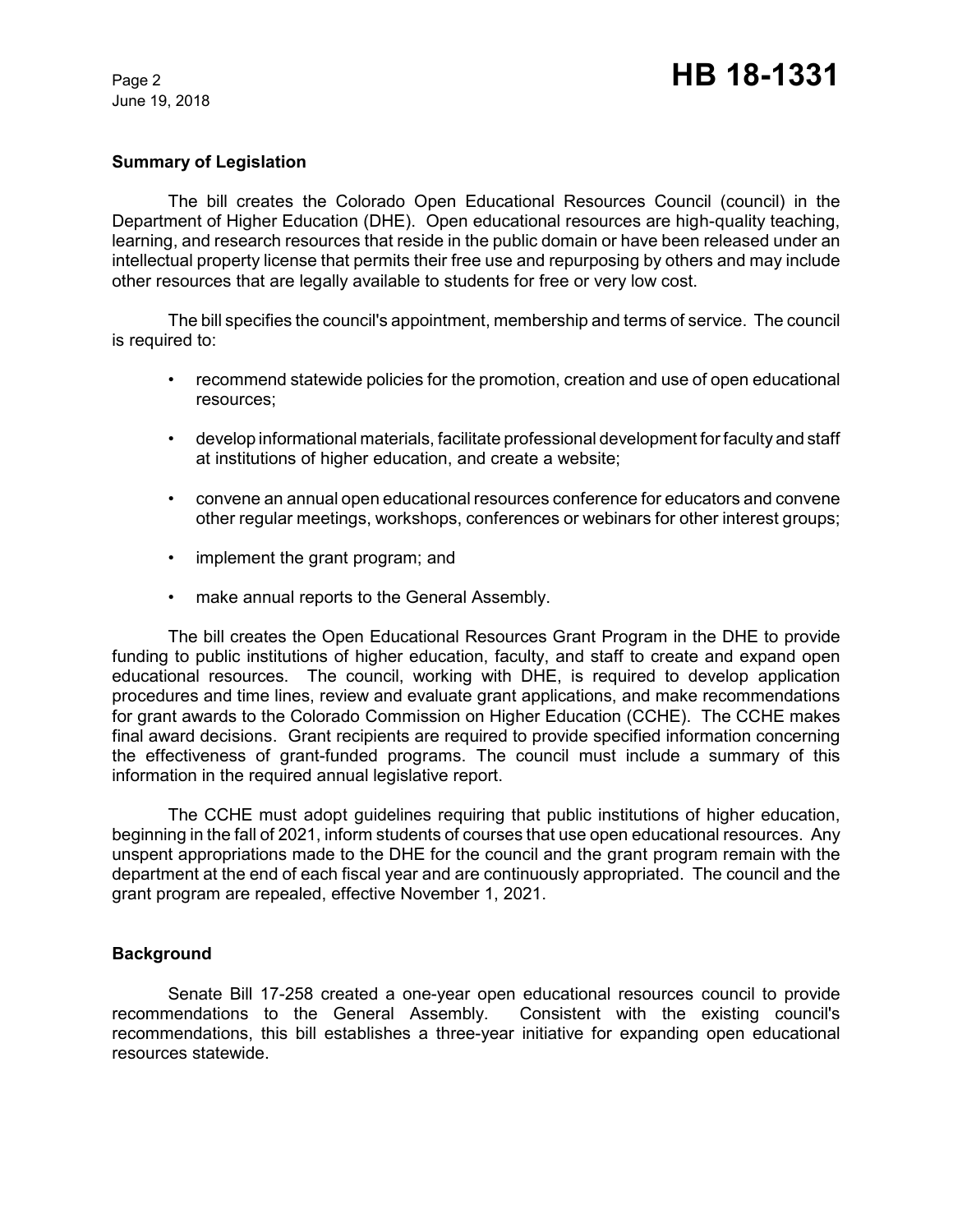June 19, 2018

## **State Expenditures**

For FY 2018-19, the bill increases state expenditures by \$665,605 and 0.9 FTE. For FY 2019-20, state expenditures increase by \$1,166,977 and 1.0 FTE. Estimates in Table 2 are based on the budget recommended by the existing open educational resources council, adjusted for fiscal note common policies, and for the General Fund pay date shift. Actual expenditures will be determined based on decisions made by the council depending on available appropriations.

|                                                    | FY 2018-19 | FY 2019-20     |
|----------------------------------------------------|------------|----------------|
| <b>Department of Higher Education</b>              |            |                |
| <b>Personal Services</b>                           | \$61,441   | \$67,027       |
| <b>Operating Expenses and Capital Outlay Costs</b> | \$5,653    | \$950          |
| <b>Open Education Resource Grants</b>              | \$500,000  | \$1,000,000    |
| Information Materials / Web Development            | \$40,000   | \$40,000       |
| <b>Council Expenses</b>                            | \$2,900    | \$2,900        |
| Annual Conference and Workshops                    | \$50,000   | \$50,000       |
| Centrally Appropriated Costs*                      | \$5,611    | \$6,120        |
| FTE - Personal Services                            | $0.9$ FTE  | 1.0 FTE        |
| <b>Total Cost</b>                                  | \$665,605  | \$1,166,997    |
| <b>Total FTE</b>                                   | $0.9$ FTE  | <b>1.0 FTE</b> |

### **Table 2 Expenditures Under HB 18-1331**

 *\* Centrally appropriated costs are not included in the bill's appropriation.*

**Program administration.** The DHE will have increased administrative costs to support the new council and manage the grant program. In addition to 1.0 FTE personal service costs and standard operating expenses, new state expenditures are incurred to develop information materials and web resources, and to convene workshops and conferences for higher education faculty and staff. The advisory council will have travel and other related reimbursement expenses.

**Centrally appropriated costs.** Pursuant to a Joint Budget Committee policy, certain costs associated with this bill are addressed through the annual budget process and centrally appropriated in the Long Bill or supplemental appropriations bills, rather than in this bill. These costs, which include employee insurance and supplemental employee retirement payments, are estimated to be \$5,611 in FY 2018-19 and \$6,120 in FY 2019-20.

# **Effective Date**

The bill was signed into law by the Governor and took effect on April 30, 2018.